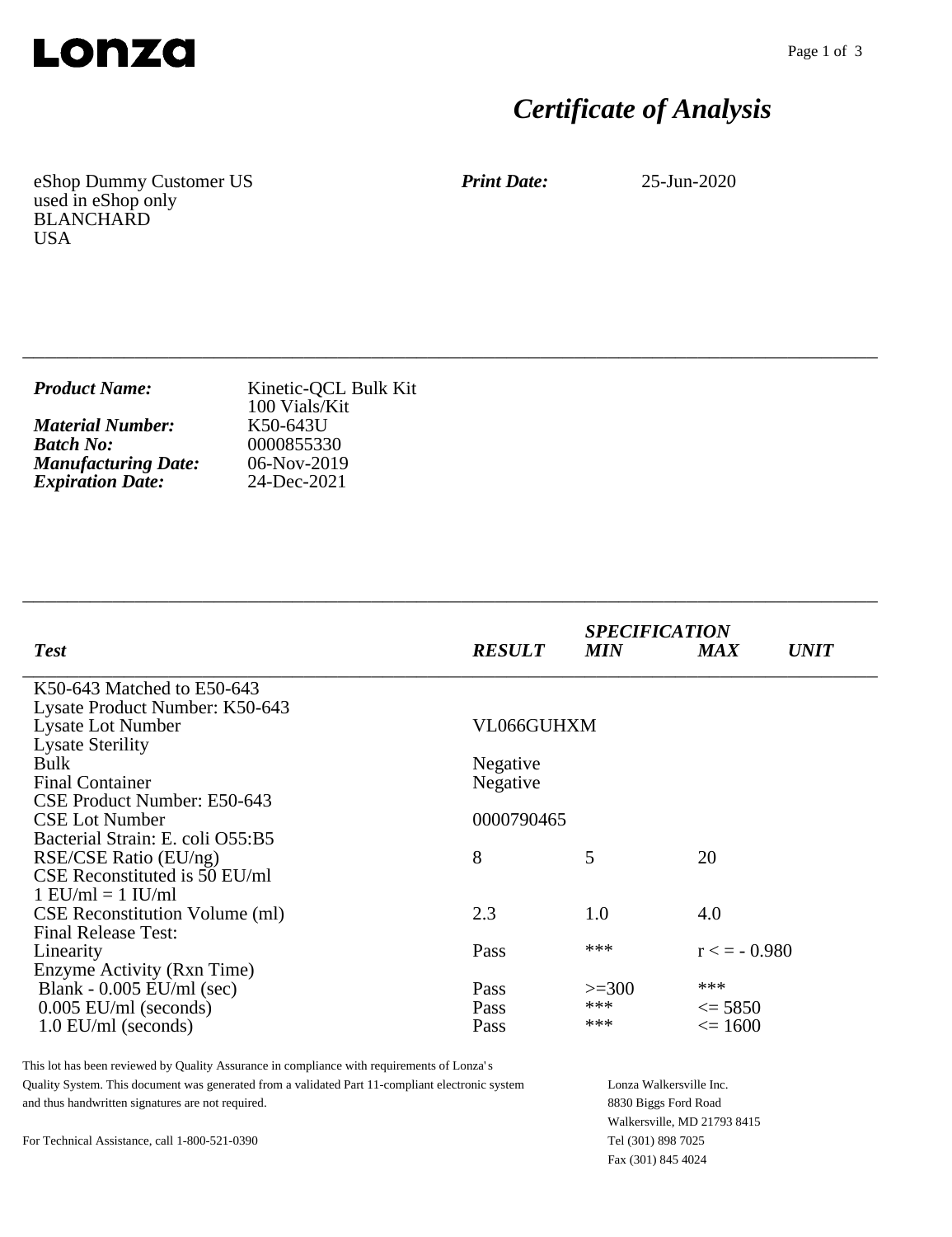

## *Certificate of Analysis*

eShop Dummy Customer US used in eShop only BLANCHARD **USA** 

*Print Date:* 25-Jun-2020

| <b>Product Name:</b>       | Kinetic-QCL Bulk Kit<br>100 Vials/Kit |
|----------------------------|---------------------------------------|
| <b>Material Number:</b>    | K50-643U                              |
| <b>Batch No:</b>           | 0000855330                            |
| <b>Manufacturing Date:</b> | 06-Nov-2019                           |
| <b>Expiration Date:</b>    | 24-Dec-2021                           |

\_\_\_\_\_\_\_\_\_\_\_\_\_\_\_\_\_\_\_\_\_\_\_\_\_\_\_\_\_\_\_\_\_\_\_\_\_\_\_\_\_\_\_\_\_\_\_\_\_\_\_\_\_\_\_\_\_\_\_\_\_\_\_\_\_\_\_\_\_\_\_\_\_\_\_\_

| <b>Test</b>                  | <b>RESULT</b> | <b>SPECIFICATION</b><br><b>MIN</b> | MA X              | UNIT |
|------------------------------|---------------|------------------------------------|-------------------|------|
| Coefficient of Variation (%) | Pass          | ***                                | $\epsilon = 10\%$ |      |

\_\_\_\_\_\_\_\_\_\_\_\_\_\_\_\_\_\_\_\_\_\_\_\_\_\_\_\_\_\_\_\_\_\_\_\_\_\_\_\_\_\_\_\_\_\_\_\_\_\_\_\_\_\_\_\_\_\_\_\_\_\_\_\_\_\_\_\_\_\_\_\_\_\_\_\_

#### **Additional Information:**

The FDA has stated that the use of a Certificate of Analysis exempts a firm from having to perform the RSE/CSE comparison in their own laboratories. However, firms should understand exactly how the LAL manufacturer performs the test. The procedure detailed below represents the test method currently used at Lonza. Duplicate samples from independent endotoxin dilution series are prepared from four (4) separate vials of test CSE. These samples are tested against an endotoxin standard curve prepared from the RSE with the specified lot of LAL reagent. The predicted potency, adjusted for dilution, for each CSE dilution falling within the limits of the RSE standard curve is determined. The overall average potency of all such CSE dilutions is used to determine the reconstitution volume to yield an endotoxin solution containing 50 EU/ml.

The Blank - 0.005 EU/ml result is an average of the vials tested.

### **Susan Thomas**

Electronically signed by Susan Thomas Date: 11-NOV-2019 14:55:56 EST RELEASE ( Inspection Lot: Usage Decision )

This lot has been reviewed by Quality Assurance in compliance with requirements of Lonza's Quality System. This document was generated from a validated Part 11-compliant electronic system and thus handwritten signatures are not required.

Lonza Walkersville Inc. 8830 Biggs Ford Road Walkersville, MD 21793 8415 Tel (301) 898 7025 Fax (301) 845 4024

For Technical Assistance, call 1-800-521-0390